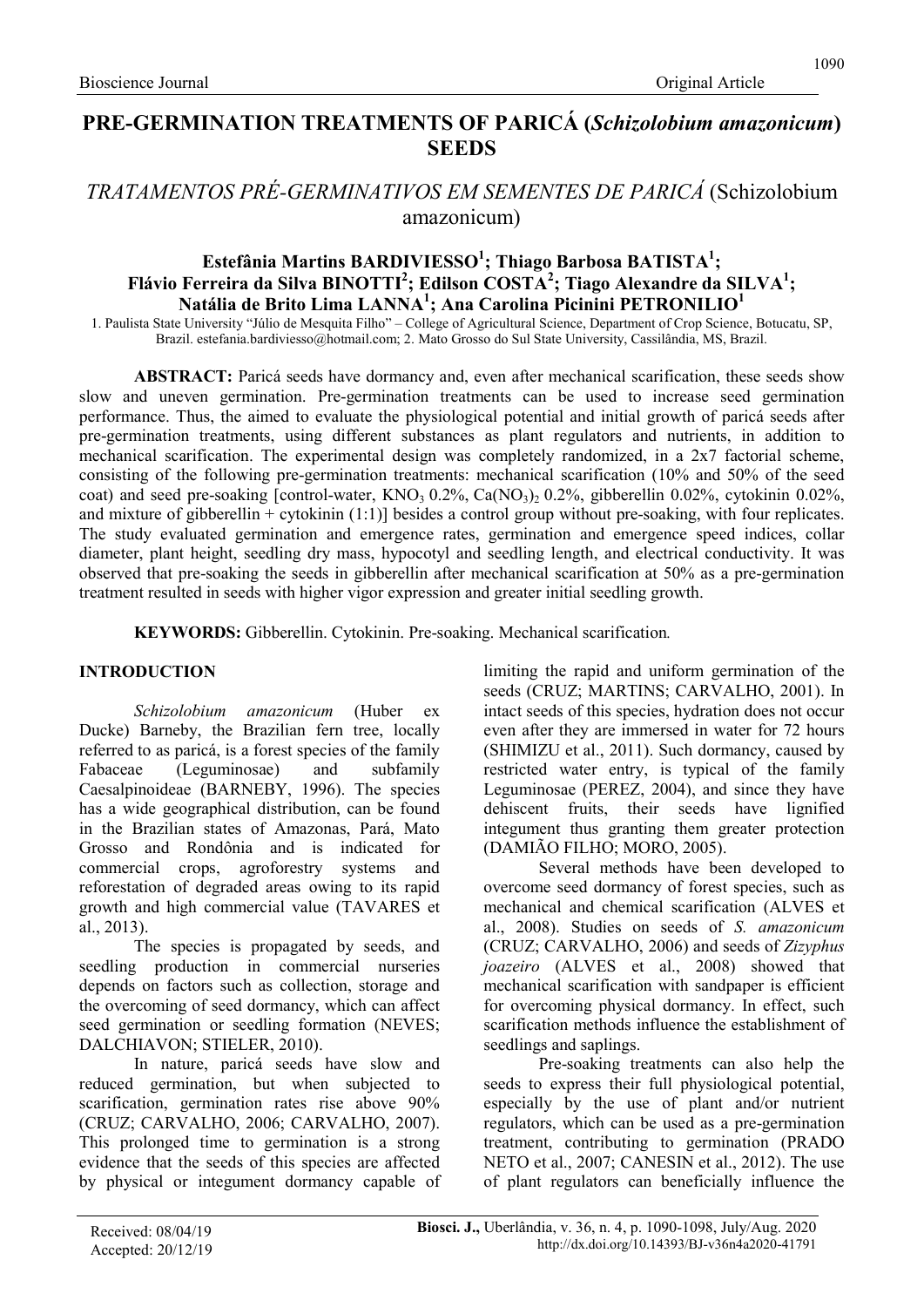germination process, allowing germination speed and uniformity, besides favoring plant growth. Thus, the aim of this study was to evaluate the effect different intensities of mechanical scarification and pre-soaking treatments with different chemical agents in paricá seeds.

# MATERIAL AND METHODS

Paricá seeds were collected from matrices in the region of Paragominas (Pará-Brazil) with a germination rate equivalent to zero prior to the experiment onset. The experimental design was completely randomized in a 2 x 7 factorial scheme, consisting of mechanical scarification (10% or 50% of integument fragmentation) and seed pre-soaking with different chemical agents [, control-water, KNO<sub>3</sub> 0.2%, Ca(NO<sub>3</sub>)<sub>2</sub> 0.2%, 0.02% gibberellin, 0.02% cytokinin, and mixture of gibberellin + cytokinin (1:1)] besides a control group without presoaking, with four replicates.

For seed mechanical scarification, an electric sander was used in the opposite direction of the embryonic axis, removing part of the integument (10% or 50% of integument fragmentation). For the 10% scarification, the integument was removed from the lateral upper part of the seeds opposite to the micropyle, and for the 50% scarification, the integument was removed from one of the lateral ends of the seeds.

Seeds were pre-soaked in deionized water; potassium nitrate -  $KNO<sub>3</sub> 0.2$ %; calcium nitrate - $Ca(NO<sub>3</sub>)<sub>2</sub> 0,2%$ ; gibberellin - GA<sub>3</sub> 0,02%; cytokinin-6-benzylamino-purine 0.02%; and mixture of gibberellin + cytokinin  $(1:1)$ . The pre-soaking period was selected according to the absorption curve in deionized water, establishing the period of hydration prior to radicle protrusion, which for 10%-scarified seeds was 27 hours and for 50% scarified seeds, 23 hours.

Seed physiological potential and seedling performance after the pre-germination treatments were evaluated by the methods described below:

Germination rate: performed with 4 replicates of 25 seeds, seeded on paper rolls moistened with deionized water in the ratio of 2.5 times the substrate mass. The paper rolls were put in plastic bags and then placed in a room seed germinator at 25 °C, and photoperiod of 12 hours. The seeds were counted 15 days after experiment onset, considering as germinated the seeds with a radicle  $\geq$  2 mm (RAMOS; VARELA; MELO, 2006).

Germination speed index: performed in conjunction with the germination test, with daily counts of the germinated seeds (15 days), calculated according to the formula below, adapted from Maguire (1962): GSI =  $(G_1/N_1 + G_2/N_2 + ... +$  $G_n/N_n$ , where: GSI = germination speed index;  $G_1$ ,  $G_2$  e  $G_n$  = number of seeds with radicle protrusion determined at the first, second ...and last count;  $N_1$ ,  $N_2$  e  $N_n$  = number of days from the experiment onset until the first, second ...and last count.

Electrical conductivity: performed by means of the test known as "mass conductivity", with 4 replicates of 10 seeds. For each replicate, seed mass was measured with precision of at least three decimal places, then seed was soaked in a container with 75 mL of deionized water (3-5 μS  $cm<sup>-1</sup>$  of conductivity), and kept in a room seed germinator at 25 °C for 24 hours. After the 24 hour period, the electrical conductivity in the soaking solution was measured using a benchtop conductivity meter. The results were expressed in  $\mu$ S cm<sup>-1</sup> g<sup>-1</sup> of seeds (VIEIRA; KRZYZANOWSKI, 1999).

Hypocotyl length: performed in the laboratory with 4 replicates of 12 seeds, on germination paper, along two longitudinal lines drawn in the upper third of the paper. The seeds were positioned in a way that the micropyle faced the bottom of the paper. The paper rolls were kept at a constant temperature of 25 °C in an upright position. After 7 days from experiment onset, hypocotyl length was measured (NAKAGAWA, 1999).

Seedling emergence rate: performed in a greenhouse, using 4 replicates of 25 seeds per treatment, sown at 3 cm deep in trays with sand. Emerged seedlings were counted after 15 days, considering as emerged those with apparent hypocotyl above soil surface.

Emergence speed index: performed in parallel with the seedling emergence test. The evaluations were performed by counting the number of emerged seedlings (after 15 days) daily. The emergence speed index was calculated according to Maguire (1962) previously described.

Collar diameter, plant height and dry mass: after the seedling emergence test, the plants were measured for collar diameter using a digital caliper, shoot height (from base to apex) using a ruler in centimeter, and seedling dry mass. Additionally, remnants of the seeds that were adhered to the plants were removed. Subsequently, the plants were kept I n a greenhouse with forced air circulation at 65 °C for 72 hours. The result was expressed in mg plant<sup>-1</sup>.

The data were evaluated through analysis of variance by the F-test for mechanical scarification,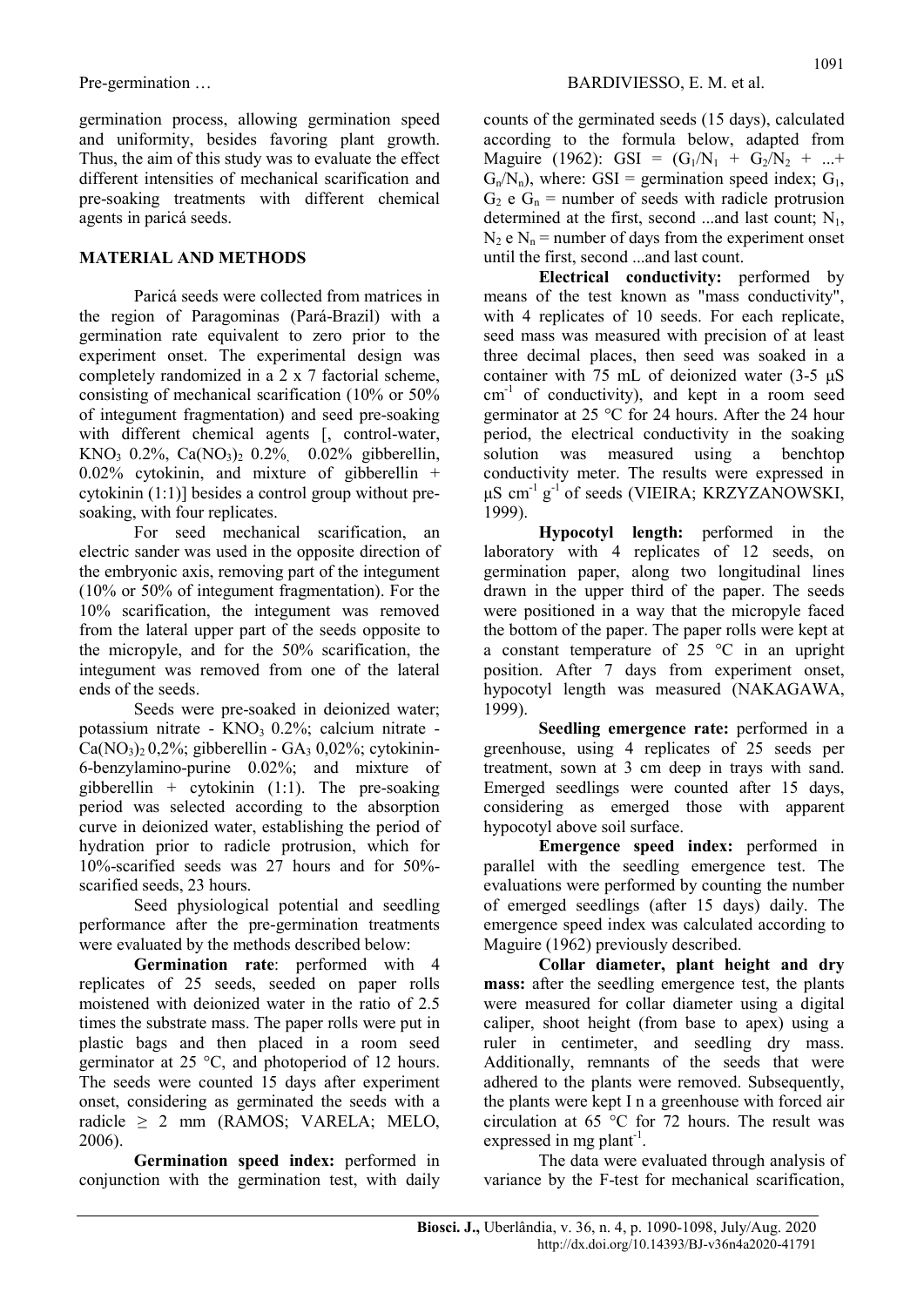and by the Tukey test for the pre-soaking factor, at a 0.05 significance level (BANZATTO; KRONKA, 2013).

## RESULTS AND DISCUSSION

Interaction between the studied factors was verified for total germination rate, seedling emergence rate, germination speed index and emergence speed index (Table 1).

Table 1. Effect of the pre-germination treatment on germination (G), germination speed index (GSI), seedling emergence (SE) and emergence speed index (ESI) of S. *amazonicum*.

|                           | Mechanical Scarification |       |            |                    |        |                  |                    |                   |
|---------------------------|--------------------------|-------|------------|--------------------|--------|------------------|--------------------|-------------------|
| Pre-germination treatment | $10\%$                   | 50%   | $10\%$     | 50%                | $10\%$ | 50%              | $10\%$             | 50%               |
|                           | G(%)                     |       | GSI.       |                    | SE(%)  |                  | <b>ESI</b>         |                   |
| Non-soaked – Control      | 92aB                     | 100aA | 6.17Bb     | 9.12 dA            | 98 aA  | 98 aA            | 2.30 <sub>bB</sub> | $2.74$ bcA        |
| Water                     | 98 aA                    | 95 aA | 21.43 aA   | $22.62$ aA         | 95 aA  | 95 aA            | $2.54$ abB         | $3.17$ abcA       |
| Gibberellin               | 93 aA                    | 92aA  | $21.20$ aA | 22.29 aA           | 96 aA  | 98 aA            | $2.89$ aB          | $3.27$ abA        |
| Cytokinin                 | 96 aA                    | 76 bB | 19.40 aA   | $12.62 \text{ cB}$ | 19cB   | 38 <sub>bA</sub> | $0.34$ dB          | $0.94$ dA         |
| Giberelin + Cytokinin     | 95 aA                    | 91aA  | $20.01$ aA | 18.66 bA           | 75 bA  | 50 <sub>bB</sub> | 1.55 cA            | $1.10 \text{ dB}$ |
| Potassium Nitrate         | 99 aA                    | 95 aA | $20.25$ aB | $22.54$ aA         | 96 aA  | 88 aA            | $3.07$ aA          | $2.68$ cB         |
| Calcium Nitrate           | 96 aA                    | 98 aA | $21.41$ aA | 22.95aA            | 89 aA  | 98 aA            | 2.16 <sub>bB</sub> | $3.40$ aA         |
| $CV\%$                    | 4.57                     |       | 6.85       |                    | 9,81   |                  | 10.94              |                   |

Means followed by different lowercase letters within a column and different uppercase letters within a row differ statistically from each other by the Tukey test and by the F-test at a 0.05 significance level, respectively. CV = coefficient of variation.

Germination rate did not differ statistically between the pre-germination treatments of the 10% scarified seeds. In the non-soaked seeds (control group), the 50%-scarification of seed coat resulted in higher germination. Cytokinin as a pre-soaking chemical agent interfered negatively in germination when applied to the 50%-scarified seeds (Table 1).

Mechanical scarification with emery paper on seeds of S. amazonicum resulted in overcoming dormancy with increased germination rates (CRUZ; CARVALHO, 2006), similar to chemical scarification using sulfuric acid  $(H_2SO_4)$  for 60 minutes (CRUZ; CARVALHO; QUEIROZ, 2007). The present study verified that the germination rate of S. amazonicum seeds increased as the scarification intensity increased, evidencing the need for seed coat scarification, as can be seen in the literature. This increase in the percentage (50%) of integument scarification allowed better hydration of the seed tissues, also facilitating radicle protrusion, which resulted in an increase in the seed germination rate and seedling emergence speed (Table 1). This improvement in germination, with scarification at a higher intensity, is in line with the findings of Santos et al. (2004), who recommended coat scarification on both sides of chichá (Sterculia

foetida L.) seeds, without pre-soaking, to overcome dormancy.

In 50%-scarified seeds, the highest speed germination indices were verified in pre-soaking treatments using water, gibberellin, potassium nitrate and calcium nitrate. In 10%-scarified seeds this index was increased with all the chemical agents used for pre-soaking (Table 1).

The increase in the paricá germination speed using the chemical agent gibberellin is in agreement with the results of Guimarães et al. (2010) in seeds of Thlaspi caerulescens, because gibberellin is involved in the synthesis of enzymes that degrade the reserves of the seed that will be mobilized to the embryonic axis to initiate the activity in the root apical meristem for its growth, thus allowing radicle protrusion. Other positive effects on germination from the application of this plant regulator have been reported, such as the increase in germination rate and speed index in kiwi seeds [Actinidia deliciosa (A. Chev.) E. F. Liang et A.R. Ferguson] (YNOUE; ONO; MARCHI, 1999), pomegranate seeds (Punica granatum L.) (TAKATA et al., 2014) and biribá seeds [Annona (Rollinia) mucosa Jacq. Baill.] (CAMPOS et al., 2015).

In paricá seeds, the gibberellin used for presoaking  $(GA_3)$  did not influence germination rate,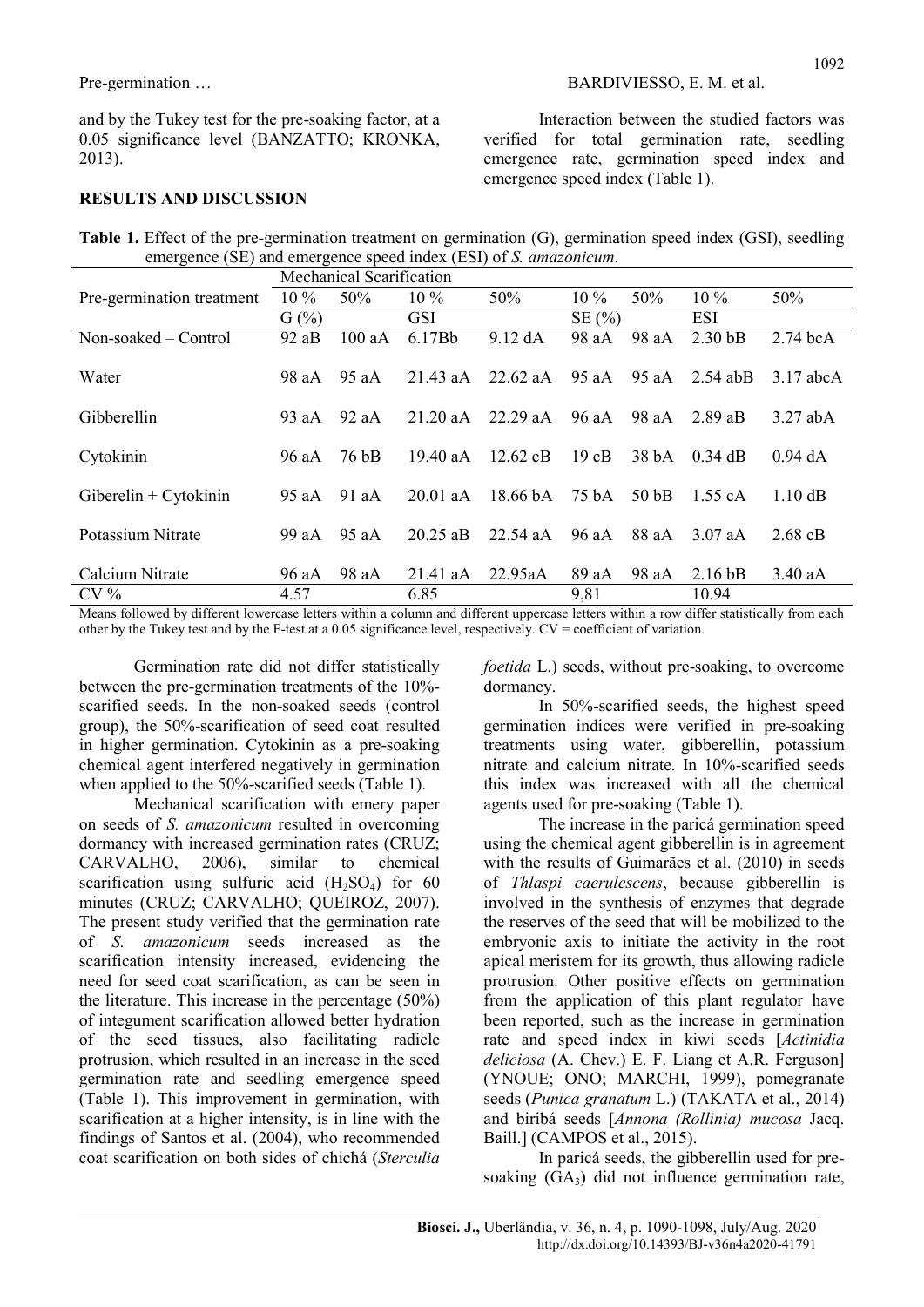Pre-germination ...

however it increased the germination speed index. It can be inferred that the use of  $GA_3$  in pre-soaking accelerated the events that trigger the rupture of the reserve tissue, leading to a faster growth of the embryo axis, which is an advantage for these seeds and results in an increase in the germination speed index.

Shimizu et al. (2011) emphasize that germination depends mainly on tissue hydration, as it promotes resumption of the seed metabolism. The mechanical scarification at 50% intensity contributed to rapid germination and seedling emergence due to greater availability of water for the paricá seed tissues, resulting in rapid seed soaking. This accelerates the onset of hydrolytic enzyme activities and the respiratory process for energy production in the form of ATP and carbon skeletons required for the other biochemical processes that occur during the germination process, considering that the intact integument of this species prevents the entry of water.

Pre-germination treatments and scarification intensities did not differ statistically for the total emergence rates of the seedlings, except for treatments with cytokinins (cytokinin, and gibberellin + cytokinin), for both  $10\%$  and  $50\%$ scarification intensities, which resulted in a decrease in the seedling emergence rate. Additionally, in treatments with cytokinin, a negative effect was observed for the variables of total germination rate, germination speed index and emergence speed index.

Cytokinins are involved in the germination process of some species, and may be related to membrane permeability (VIEIRA; CASTRO, 2001). However, in the present study, the results affected all variables and can be explained by the high concentration of the commercial product used. It is very likely that such high concentration caused physiological disturbances during germination, impairing even seedling formation (Table 2).

The 50% scarification combined with the calcium nitrate pre-soaking treatment, as well as the 10% scarification combined with potassium nitrate, which did not differ from water and  $GA_3$  treatments, favored a higher ESI (Table 1). Higher expression of seed vigor facilitated emergence (SHIMIZU et al., 2011) through mechanical scarification associated with chemical agents. Similar results were also reported by Lopes et al. (2009) for embu seeds (Spondias tuberosa Arruda), Santarém and Aquila (1995) for pau-fava seeds [Senna macranthera (DC. ex Collad.) H. S. Irwin Barneby], Oliveira et al. (2008) for fava d'anta seeds (Dimorphandra mollis Benth) and Melo et al. (2011) for faveira seeds (Parkia spp).

Dutra et al. (2012) state that the higher the emergence speed, the shorter the time the seeds will be exposed to adverse conditions such as pests and diseases, in addition to reducing the seedling permanence time in nurseries. Therefore, pregermination treatments, as those carried out in this study, allow obtaining higher-quality seedlings in a shorter period of time.

Seeds pre-soaked with calcium nitrate submitted to 50% scarification yielded positive values of seed germination rate, GSI, ESI and seedling emergence rate (Table 1). Calcium has a role in cell division and elongation, and this function may explain the effects on the physiological quality of the seeds and the initial growth of the seedlings described in this study.

Interaction between the factors studied were observed for hypocotyl length, plant height and seedling dry mass. The use of gibberellin in seed pre-soaking yielded seedlings with higher hypocotyl length and plant height, regardless of scarification. Gibberellin also promoted higher plant height combined with 50% scarification (Table 2), similar to the results of Campos et al. (2015) for biribá seeds [Annona (Rollinia) mucosa Jacq. Baill.]; and contrary to the findings of Takata et al. (2014) using gibberellin in the pre-germination treatment of pomegranate seeds (Punica granatum L.).

In line with the results verified in the present study, Prado Neto et al. (2007), studying different concentrations of gibberellic acid and commercial plant stimulant in genipap seeds (Genipa americana) through pre-soaking processes, found that the presence of gibberellic acid yielded seedlings with larger root and shoot length.

The highest plant growth (with gibberellin) (Table 2) observed was due to the fact that gibberellin stimulates cell division and elongation, favoring the formation of new cells. The  $GA_3$ bioregulator used in this study, and as per Stenzel, Murata and Neves (2003), provides stimuli for the synthesis of enzymes, which will digest reserves of the reserve tissue of the seed, resulting in amino acids, nucleic acids and simple sugars, which will be absorbed for the growth of the embryo.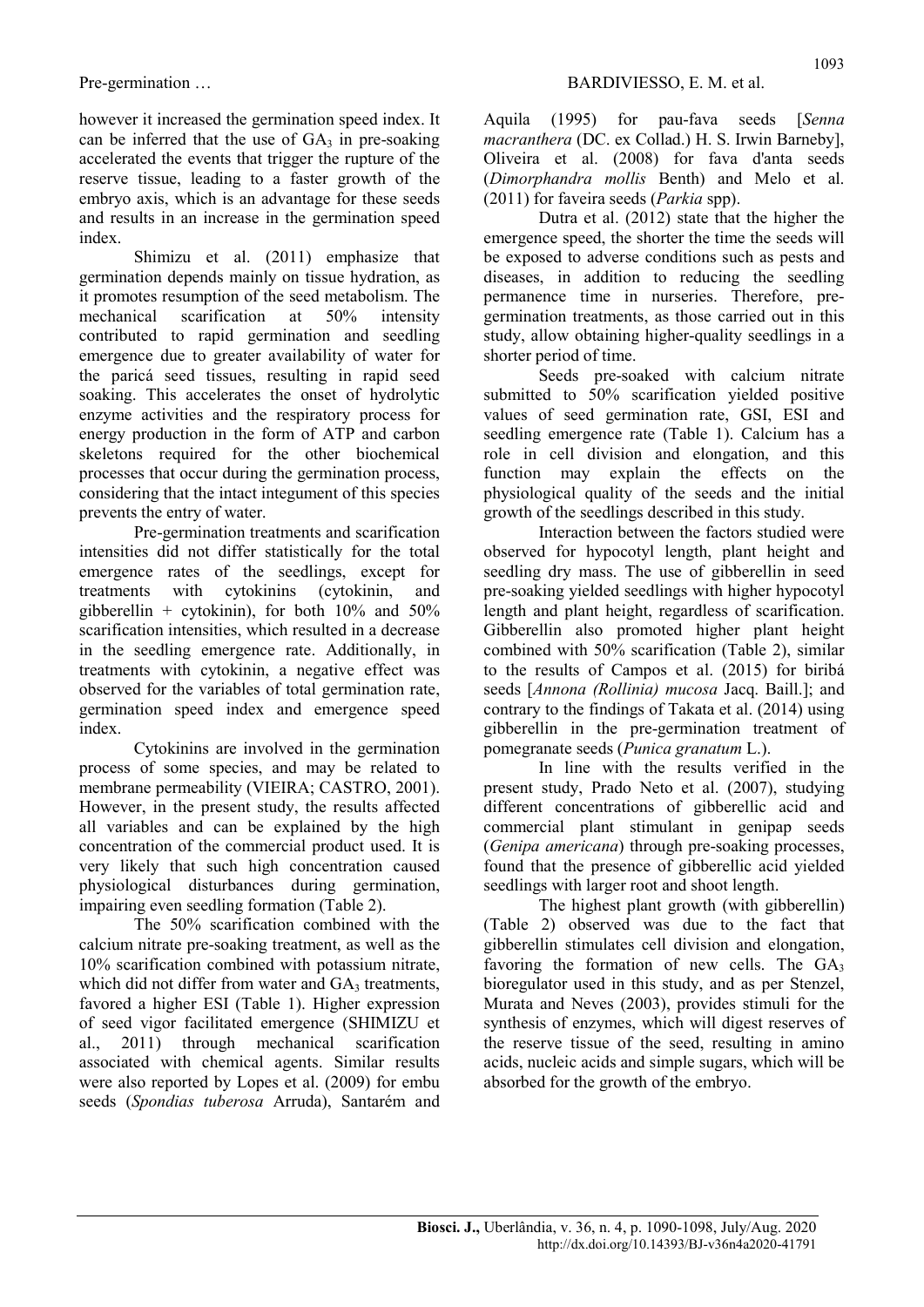|                           | Mechanical Scarification |                              |                    |                     |                                 |            |  |  |
|---------------------------|--------------------------|------------------------------|--------------------|---------------------|---------------------------------|------------|--|--|
| Pre-germination treatment | $10\%$                   | 50%                          | 10%                | 50%                 | 10%                             | 50%        |  |  |
|                           | $HL$ (cm)                |                              | $PH$ (cm)          |                     | SDM $(mg$ plant <sup>-1</sup> ) |            |  |  |
| $Non-soaked - Control$    | $3.31$ dB                | 4.30 cA                      | 25.30 cA           | 25.64 bA            | 204,69 bA                       | 222,13 cA  |  |  |
| Water                     | 5.75 bA                  | 5.60 <sub>bA</sub>           | $27.25$ bcA        | 26.22 bA            | 234,90 aA                       | 241,62 bcA |  |  |
| Gibberellin               | $7.55$ aA                | $7.59$ aA                    | $32.92$ aB         | 35.27 aA            | $262,53$ aA                     | 279,59 aA  |  |  |
| Cytokinin                 | 1.34 eA                  | $1.10\,\mathrm{d}\mathrm{A}$ | $10.56$ dA         | 6.85 dB             | 169,30 cA                       | 174,39 dA  |  |  |
| Giberelin + Cytokinin     | 1.93 eB                  | 3.43 cA                      | $11.71 \text{ dA}$ | $10.17$ cA          | 169,63 cA                       | 145,42 Db  |  |  |
| Potassium Nitrate         | $4.51$ cB                | 5.69 <sub>bA</sub>           | $27.03$ bcA        | 25.87 <sub>bA</sub> | $251,17$ aA                     | 230,99 bcB |  |  |
| Calcium Nitrate           | $4.40 \text{ cB}$        | $5.64\,\mathrm{bA}$          | 28.30 Ba           | 26.80 bA            | 241,33 aA                       | 256,63 abA |  |  |
| $CV\%$                    | 9.84                     |                              | 4.75               |                     | 6.17                            |            |  |  |

Table 2. Effect of the pre-germination treatment on hypocotyl length (HL), plant height (P.H.) and seedling dry mass (SDM) of S. amazonicum.

Means followed by different lowercase letters within a column and different uppercase letters within a row differ statistically from each other by the Tukey test and by the F-test at a 0.05 significance level, respectively. CV = coefficient of variation.

The hypocotyl is extremely necessary for dicotyledons, mainly because it elevates the cotyledons and epicotyl to the soil surface. It is associated with the seedling ability to emerge and overcome the seeding depth barrier and the soil layer. Therefore, when using gibberellin in the presoaking treatment, the seedlings showed greater emergence capacity, which can be confirmed by the ESI data (Table 1), showing that the use of  $GA_3$  in the pre-germination treatment increased the speed emergence index of the paricá seeds.

Seed pre-soaking, except for agents cytokinin and gibberellin  $+$  cytokinin, increased the dry mass of the paricá seedlings originated from 10%-scarified seeds. The highest mass values of seedlings originating from 50%-scarified seeds were observed for treatments with gibberellin and with calcium nitrate (Table 2). The use of cytokinin in seed hydration altered the hormonal balance, negatively interfering with the physiological processes during germination and plant growth (evidenced by hypocotyl length, plant height and dry mass). According to Vieira et al. (2010), cytokinins may promote or inhibit root growth, depending on the plant and the concentration; and high concentrations may inhibit dry mass growth and root elongation.

Separate influence from the factors studied was observed for electrical conductivity and plant collar diameter. Higher leaching levels, measured by electrical conductivity, were observed for 10% scarified seeds (Table 3).

The use of pre-germination treatments led to a reduction in the leaching values, as measured by the electrical conductivity test. Water, gibberellin, cytokinin and gibberellin + cytokinin obtained lower conductivity because seed hydration led to damage repair and membrane organization, leaving them more selective and thus reducing the amount of exudates removed during the process of seed soaking.

The different intensities of scarification did not statistically influence plant collar diameter, with greater response observed for the pre-germination treatment with cytokinin (Table 3).

The use of cytokinin as a pre-germination treatment had a negative influence on seed germination, seedling height and emergence, as lower results were found in comparison to other pregermination treatments (Table 1 and 2). This result can be explained by the morphological change occurring in the hypocotyl region, which is of great importance for the emergence of this species (Table 2). Apart from the hypocotyl change, there was no adequate development of secondary roots and true leaves. The use of cytokinin provided seedlings with smaller hypocotyls, but with a larger collar diameter, and therefore did not provide adequate "hook" formation to pull the cotyledons above the substrate (Table 2). The concentration of cytokinin used in the pre-germination treatment changed the hypocotyl region morphologically, impairing germination and emergence of the paricá seeds, yielding abnormal plants.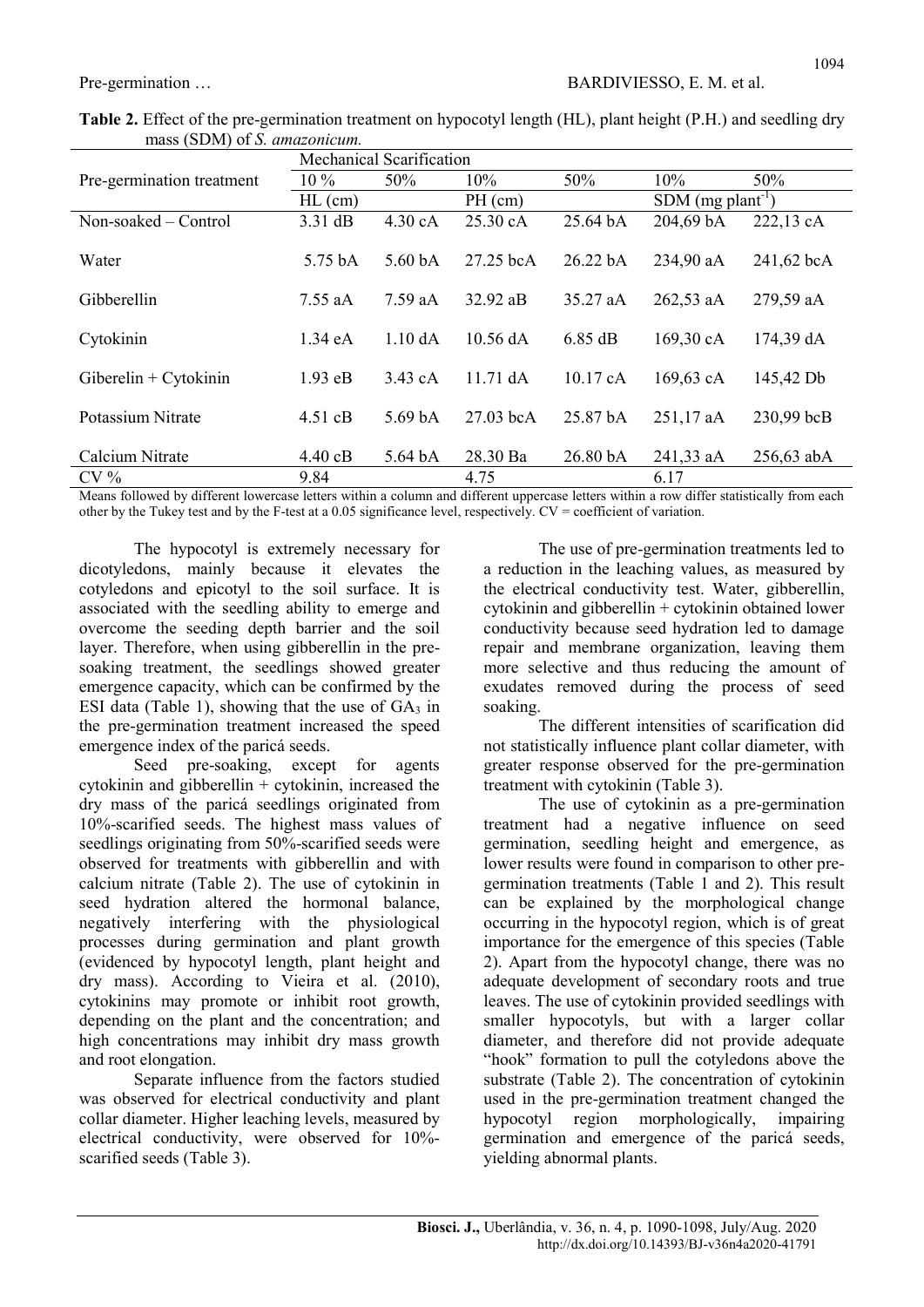| Treatments                | Electrical Conductivity µS cm Collar Diameter<br>$\frac{1}{g}$ $\frac{1}{g}$ | (mm)              |
|---------------------------|------------------------------------------------------------------------------|-------------------|
| Scarification             |                                                                              |                   |
| 50%                       | $^{\rm M}$ 7.73 b                                                            | $^{\rm M}$ 3.73 a |
| 10%                       | 8.93 a                                                                       | 3.70a             |
| Pre-germination treatment |                                                                              |                   |
| Non-soaked – Control      | 21.74a                                                                       | 3.26c             |
| Water                     | 4.41c                                                                        | 2.99c             |
| Gibberellin               | 4.68c                                                                        | 2.97c             |
| Cytokinin                 | 5.32 c                                                                       | 5.63a             |
| Giberelin + Cytokinin     | 5.20c                                                                        | 5.26 <sub>b</sub> |
| Potassium Nitrate         | 8.45 b                                                                       | 2.93c             |
| Calcium Nitrate           | 8.52 <sub>b</sub>                                                            | 2.96c             |
| CV(%)                     | 14.65                                                                        | 6.34              |

Table 3. Effect of the pre-germination treatment on electrical conductivity ( $\mu$ S cm<sup>-1</sup> g<sup>-1</sup>) and collar diameter (mm) in S. amazonicum.

Means followed by different lowercase letters within a column differ statistically from each other by the Tukey test and by the F-test at a 0.05 significance level, respectively. CV = coefficient of variation.

This study verified that the use of 50% scarification allowed the seeds to hydrate the tissues faster, thus increasing the speed of germination and emergence, in addition to plant initial growth. Seed hydration with water leads to a higher germination speed. In order to increase the plant initial growth (length of the hypocotyl and height), the use of gibberellin for physiological conditioning is recommended.

Finally, 6-benzylamino-purine cytokinin at the concentration of 0.02% used in the pregermination treatment is not recommended because it caused a reduction in seed performance, in addition to inadequate growth. It is worth noting that there is a need for studies using other concentrations of cytokinin in order to increase knowledge of this agent for pre-soaking treatments.

#### **CONCLUSION**

Seed pre-soaking with gibberellin after mechanical scarification at 50% intensity as a pregermination treatment is recommended to obtain seeds with higher vigor expression and greater initial seedling growth.

RESUMO: Sementes de paricá apresentam dormência e após superada pela escarificação mecânica, as sementes apresentam germinação lenta e desuniforme. Tratamentos pré-germinativos podem ser utilizados para incrementar a performance de germinação de sementes. Assim, o objetivo foi avaliar o potencial fisiológico de sementes, crescimento inicial de Paricá após tratamentos pré-germinativos, utilizando diferentes substâncias como reguladores vegetais e nutrientes, além da intensidade da escarificação mecânica. O delineamento experimental empregado foi o inteiramente casualizado, em esquema fatorial 2x7, constituído pelos tratamentos pré-germinativos: escarificação mecânica (10% e 50% do tegumento) e pré-embebição das sementes [controleágua, KNO<sub>3</sub> 0,2%, Ca(NO<sub>3</sub>)<sub>2</sub> 0,2% giberelina 0,02%, citocinina 0,02%, e a mistura da solução de giberelina + citocinina (1:1)] além de um grupo controle sem pré-embebição, com quatro repetições. Avaliou-se a porcentagem de germinação e emergência, índice de velocidade de germinação e emergência, diâmetro, altura e fitomassa seca de plantas, comprimento de plântulas e hipocótilo e condutividade elétrica. A pré-embebição das sementes com giberelina após escarificação mecânica de 50% como tratamento pré-germinativo é recomendado para obtenção de sementes com maior expressão de vigor e crescimento inicial de plântulas.

PALAVRAS-CHAVE: Giberelina. Citocinina. Pré-embebição. Escarificação mecânica.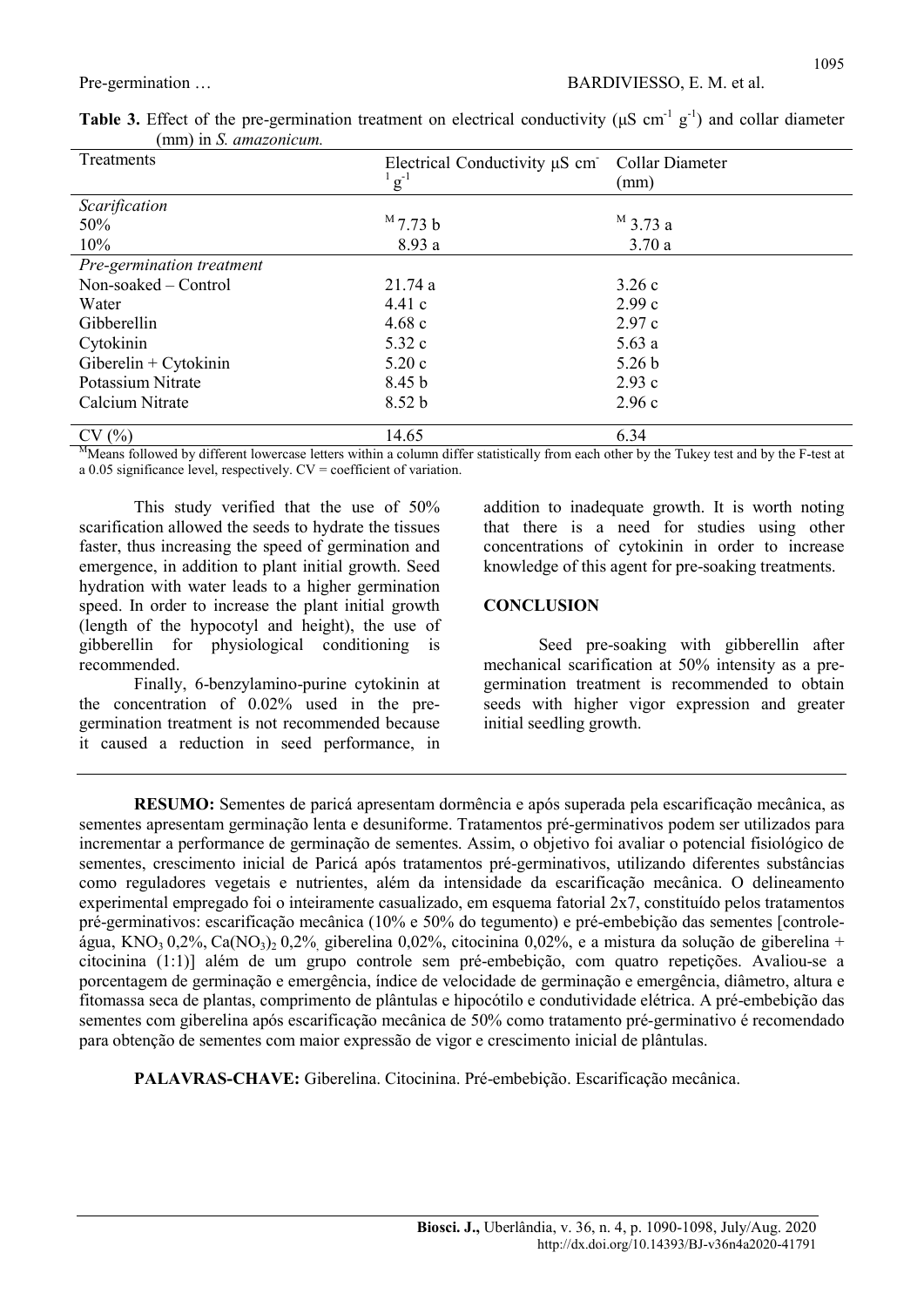## **REFERENCES**

ALVES, E. U.; BRAGA JÚNIOR, J. M.; BRUNO, R. L. A.; OLIVEIRA, A. P.; CARDOSO, E. A.; ALVES, A. U.; ALVES, A. U.; SILVA, K. B. Métodos para quebra de dormência de unidade de dispersão de Zizyphus joazeiro Mart. (Rhamnaceae). Revista Árvore, Viçosa, v. 32, n. 3, p.407-415, 2008. http://dx.doi.org/10.1590/S0100-67622008000300003

BARNEBY, R. C. Neotropical Fabales at NY: asides and oversights. Brittonia, v. 48, p.174-187, 1996. https://doi.org/10.2307/2807811.

BANZATTO, D. A.; KRONKA, S. N. Experimentação Agrícola. 4. ed. Jaboticabal: Funep/Unesp, 2013. 237 p.

CAMPOS, L. F. C.; ABREU, C. M.; GUIMARÃES, R. N.; SELEGUINI, A. Escarificação e ácido giberélico na emergência e crescimento de plântulas de biribá. Ciência Rural, Santa Maria, v. 45, n. 10, p.1748-1754, 2015. http://dx.doi.org/10.1590/0103-8478cr20140249

CANESIN, A.; MARTINS, J. M. D. T.; SCALON, S. P. Q.; MASETTO, T. E. Bioestimulante no vigor de sementes e plântulas de faveiro (*Dimorphandra mollis Benth.*). Cerne, Lavras, v. 18, n. 2, p. 309-315, 2012. http://dx.doi.org/10.1590/S0104-77602012000200016

CARVALHO, P. E. R. Paricá: Schizolobium amazonicum. Colombo, PR. EMBRAPA. 2007. 8p. (Circular Técnica 142).

CRUZ, E. D.; MARTINS, F. O.; CARVALHO, J. E. U. Biometria de frutos e sementes e germinação de Jatobá-curuba (Hymenaea intermedia Ducke, Leguminosae – Caesalpinioideae). Revista Brasileira de Botânica, São Paulo, v. 24, n. 1, p.161-165, 2001. http://dx.doi.org/10.1590/S0100-84042001000200005

CRUZ, E. D.; CARVALHO, J. E. U. Methods of overcoming dormancy in Schizolobium amazonicum Huber ex Ducke (Leguminosae – Caesalpinioideae) seeds. Revista Brasileira de Sementes, Londrina, vol. 28, n. 3, p. 108-115, 2006. http://dx.doi.org/10.1590/S0101-31222006000300016

CRUZ, E. D.; CARVALHO, J. E. U.; QUEIROZ, R. J. B. Scarification with sulphuric acid of Schizolobium amazonicum Huber ex Ducke seeds - FABACEAE. Scientia Agricola, Piracicaba, v. 64, n. 3, p. 308-313, 2007. http://dx.doi.org/10.1590/S0103-90162007000300017

DAMIÃO-FILHO, C. F.; MÔRO, F. V. Morfologia Vegetal. 2.ed. Jaboticabal: FUNEP, 2005. 172p.

DUTRA, T. R.; MASSAD, M. D.; SARMENTO, M. F. Q.; OLIVEIRA, J. C. Emergência e crescimento inicial da canafístula em diferentes substratos e métodos de superação de dormência. Revista Caatinga, Mossoró, v. 25, n. 2, p. 65-71, 2012. https://periodicos.ufersa.edu.br/index.php/caatinga/article/view/2243/pdf

GUIMARÃES, M. A.; VIDIGAL, D. S.; LOUREIRO, M. E.; DIAS, D. C. F. S.; GUIMARÃES, A. R. Influência de temperatura, luz e giberelina na germinação de sementes de Thlaspi caerulescens J. Presl & C. Presl (Brassicaceae). Revista Ceres, Viçosa, v. 57, n. 3, p. 372-376, 2010. http://dx.doi.org/10.1590/S0034- 737X2010000300013

LOPES, P. S. N.; MAGALHÃES, H. M.; GOMES, J. G.; BRANDÃO JÚNIOR, D. S.; ARAÚJO, V. D. Superação de sementes de umbuzeiro (Spondias tuberosa, Arr. Câm.) utilizando diferentes métodos. Revista Brasileira de Fruticultura, Jaboticabal, v. 31, n. 3, p. 872-880, 2009. http://dx.doi.org/10.1590/S0100-29452009000300034

MAGUIRE, J. D. Speed of germination aid in selection and evaluation for seedling and vigour. Crop Science, Madison, v. 2, n. 2, p. 176-177, 1962. http://dx.doi.org/10.2135/cropsci1962.0011183X000200020033x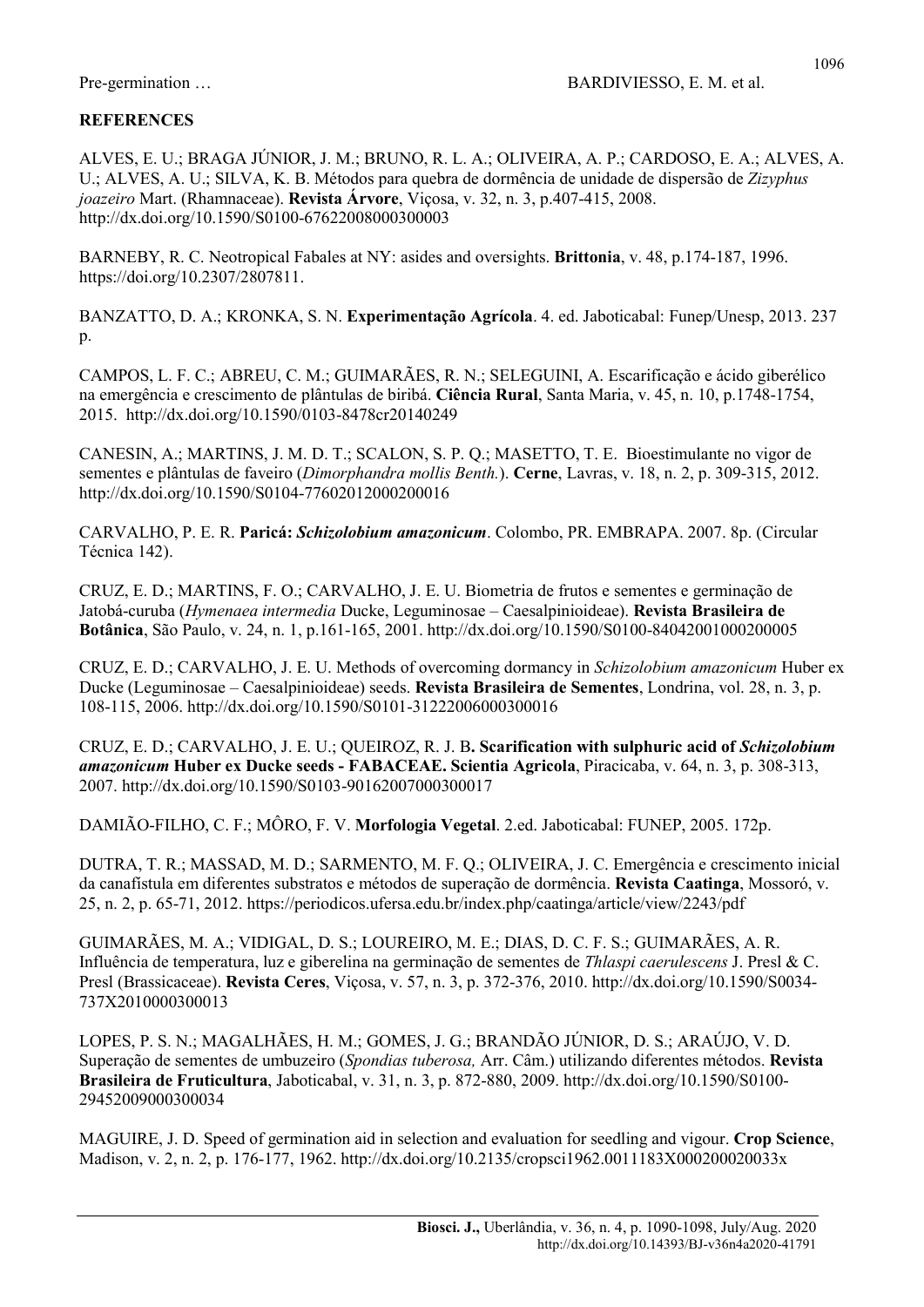MELO, M. G. G.; MENDONÇA, M. S.; NAZÁRIO, P.; MENDES, M. A. S. Superação de dormência em três espécies de Parkia spp. Revista Brasileira de Sementes, Londrina, v. 33, n. 3, p. 533-542, 2011. http://dx.doi.org/10.1590/S0101-31222011000300016

NAKAGAWA, J. Testes de vigor baseados na avaliação das plântulas. In: KRYZANOWSKI, F. C.; VIEIRA, R. D.; FRANÇA NETO, J. B. (Ed.). Vigor de sementes: conceitos e testes. Londrina: ABRATES, 1999, p.1- 2,21.

NEVES, G.; DALCHIAVON, F. C.; STIELER, M. C. Superação da dormência em sementes de Schilobuim amazonicum. UNICências, Cuiabá, v. 14, n. 2, p. 271-285, 2010. http://www.pgsskroton.com.br/seer/index.php/uniciencias/article/view/779

OLIVEIRA, D. M.; NUNES, Y. R. F.; ROCHA, E. A.; BRAGA, R. F.; PIMENTA, M. A. S; VELOSO, M. D. M. Potencial germinativo de sementes de fava-d'anta (Dimorphandra mollis Benth. – FABACEAE: MIMOSOIDEAE) sob diferentes procedências, datas de coleta e tratamentos de escarificação. Revista Árvore, Viçosa, v. 32, n. 6, p. 1001-1009, 2008. http://dx.doi.org/10.1590/S0100-67622008000600005

PEREZ, S. C. J. G. A. Envoltórios. In: FERREIRA, A. G.; BORGHETTI, F. (Ed.). Germinação: do básico ao aplicado. Porto Alegre: Artmed, 2004, p.125-134.

PRADO NETO, M.; DANTAS, A. C. V. L.; VIEIRA, E. L.; ALMEIDA, V. O. Germinação de sementes de jenipapeiro submetidas à pré-embebição em regulador e estimulante vegetal. Ciência e Agrotecnologia, Lavras, v. 31, n. 3, p. 693-698, 2007. http://www.scielo.br/pdf/cagro/v31n3/a14v31n3. https://doi.org/10.1590/S1413-70542007000300014

RAMOS, M. B.; VARELA, V. P.; MELO, M. F. F. Influência da temperatura e da água sobre a germinação de sementes de paricá (Schizolobium amazonicum Huber ex Ducke – Leguminosae-Caesalpinioideae). Revista Brasileira de semente, Pelotas, v. 28, n. 1, p. 163-168, 2006. http://dx.doi.org/10.1590/S0101- 31222006000100023

SANTARÉM, E. R.; AQUILA, M. E. A. Influência de métodos de superação de dormência e do armazenamento na germinação de sementes de Senna macranthera (Colladon) Irwin & Barneby (Leguminosae). Revista Brasileira de Sementes, Brasília, v. 17, n. 2, p. 205-209, 1995. https://doi.org/10.17801/0101-3122/rbs.v17n2p205-209

SANTOS, T. O.; MORAIS, T. G. O.; MATOS, V. P. Escarificação mecânica em sementes de chihá ( Sterculia foetida L.). Revista Árvore, Viçosa, v. 28, n. 1, p. 1-6, 2004. https://doi.org/10.1590/S010067622004000100001

SHIMIZU, E. S. C.; PINHEIRO, H. A; COSTA, M. A.; SANTOS FILHO, B. G. Aspectos fisiológicos da germinação e da qualidade de plântulas de Schizolobium amazonicum em resposta à escarificação das sementes em lixa e água quente. Revista Árvore, Viçosa, v. 35, n. 4, p. 791-800, 2011. http://dx.doi.org/10.1590/S0100- 67622011000500004

STENZEL, N. M. C.; MURATA, I. M.; NEVES, C. S. V. J. Superação de dormência em sementes de atemóia e fruta-do-conde. Revista Brasileira de Fruticultura, Jaboticabal, v. 25, n. 2, p. 305-308, 2003. http://dx.doi.org/10.1590/S0100-29452003000200031

TAVARES, L. S.; SCARAMUZZA, W. L. M. P.; WEBER, O. L. S.; VALADÃO, F. C. A.; MAAS, K. D. B. Lodo do curtimento e sua influência na produção de mudas de paricá (Schizolobium amazonicum) e nas propriedades químicas do solo. Ciência Florestal, Santa Maria, v. 23, n. 3, p. 357-368, 2013. https://doi.org/10.5902/1980509810547